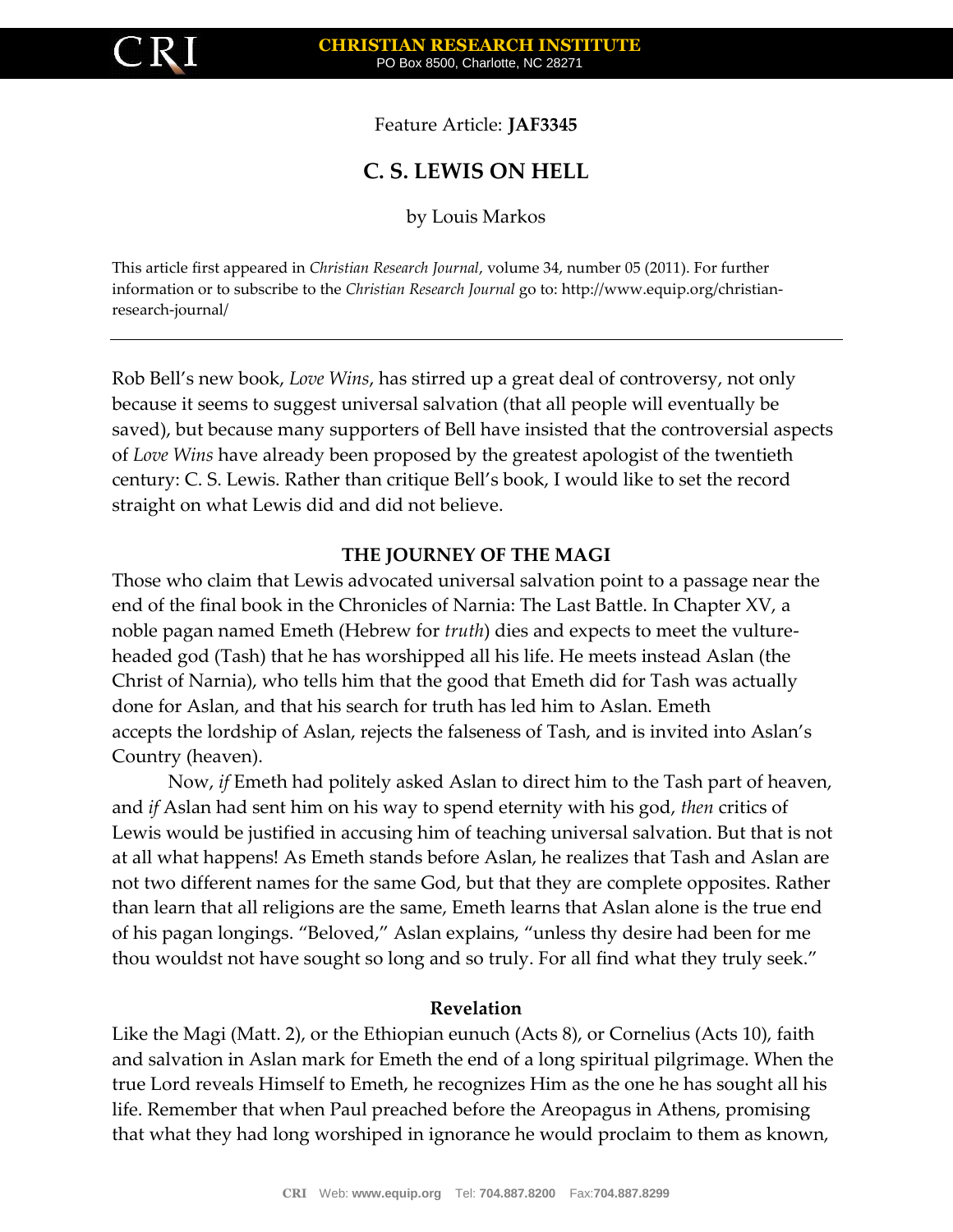there were a few who accepted the revelation. Yes, most laughed at Paul and dismissed his seemingly nonsensical suggestion that the body would be resurrected, but there *were* some who believed, who recognized that this is what they had been seeking all of their lives.

## **POSTMORTEM SALVATION**

Lewis does not teach universal salvation, but he does suggest something that comes very close to postmortem salvation, the belief that we will have chances (or a chance) to accept Christ after we die. Traditional, orthodox Christianity has always held that once we die, all bets are off, and the decision for Christ must be made before we breathe our last breath. The orthodox Lewis, however, seems to say that more chances remain to us.

## **Time and Eternity**

The reason, I would argue, that Lewis's "flirtation" with postmortem salvation does not take him out of the realm of orthodoxy is that Lewis's point has less to do with doctrine than it does with time. We simply do not understand the difference between time and eternity. Eternity does not mean time going on forever; it means no time at all. God, who dwells in eternity, does not *fore*see the future; He *sees* it as we see the present. On the basis of this vital distinction, Lewis insists in many of his works that God's absolute knowledge of past, present, and future does not obliterate human free will. If my seeing of a present event does not determine that event, why should God's eternally present seeing of our future choices determine or predestine those choices? Since God's knowledge is ever and always a *present* knowledge of our *present* choice, our freedom is not violated.

## **Searching for Salvation**

Now, let us extend this insight about time and eternity to the end of our lives. The moment we die, we step into an eternal moment that includes within it all other moments (past, present, and future). Might it not be that if I am a person who had no opportunity to accept Christ (either out of ignorance or mental illness or a wretched upbringing that made it psychologically impossible for me to trust the promises of the Christian faith), but whose heart has been yearning for and desiring the true God to fill the God- shaped vacuum within me, might not the living Christ reveal Himself to me in the midst of that eternal moment? And if, in that moment, I recognized (as Emeth does) that Christ is the end of my lifelong search for truth—just as He is the end, not only of the Jewish Law and Prophets, but of all the highest yearnings of the pagans—might Christ not take me to Himself?

## **HEAVEN AS YIELDING**

Notice how often I use the word "might"? Lewis is just as tentative in his suggestions about heaven and hell. In *The Great Divorce*, Lewis conjures for us a lovely fantasy, but he makes it clear that it is a fantasy. He is not recounting a vision given him by God nor preaching a new doctrine. He simply wonders what might happen if the souls of the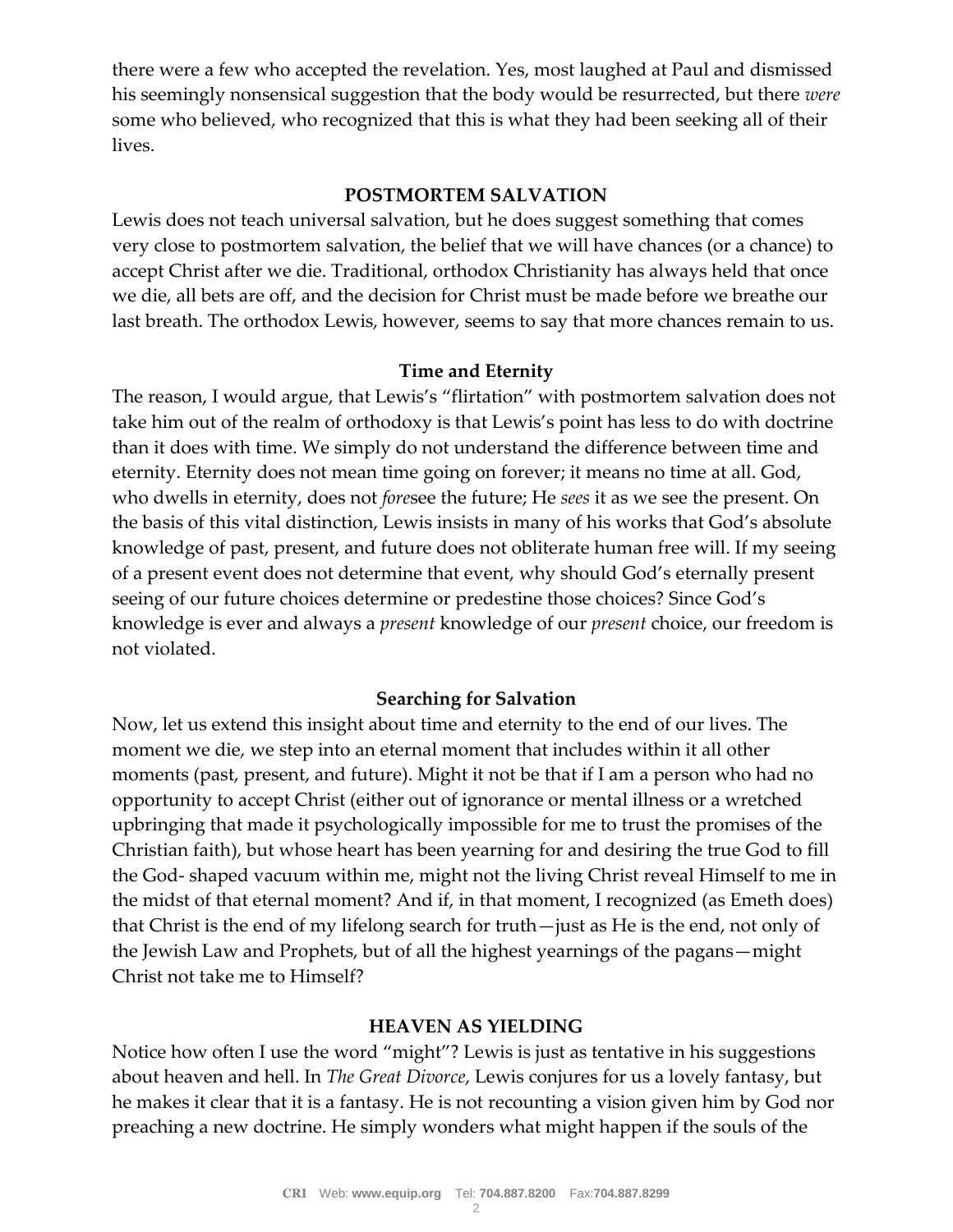damned were allowed to climb aboard a special bus and ride on it to heaven. What if, when they got to heaven, the souls of the blessed who knew them on earth met with them and tried to convince them, even now, to let go of their sin and their narcissism and embrace the love and grace and mercy of Christ? What happens in Lewis's story is that every single soul (except one) willingly chooses to return to hell.

And the one soul that does, in the timeless eternity of heaven, turn to Christ is the one we least expect. It is not the joyless landscape painter who has made painting an end in itself, nor the mother who has sacrificed herself to the memory of her dead son, nor the Episcopal ghost who so "bravely" spoke out against doctrines that no longer appealed to his conscience, nor the wife who devoted herself to making her husband a "success," but a young, pathetic man whose life has been twisted by an addiction to pornography and masturbation who reaches out for mercy. Can this be? Can art, a mother's love, conscience-driven religion, and wifely "sacrifice" keep someone out of heaven more effectively than lust? Yes, Lewis explains, because the "good" things more often make better substitutes for God than the "bad" things. Did not Jesus Himself say that it is the sick who need a doctor and not those who are well? Is that not why the prostitutes and tax collectors (who knew their need) flocked to Jesus, while the selfrighteous Pharisees (who thought they were doing quite well) rejected Him?

#### **Submission and Salvation**

In *The Great Divorce*, only the lustful ghost cries out for help: he does it softly, tentatively, almost imperceptibly, but he does it. He opens the tiniest rift in his heart, and the love of Christ floods in, transforming the man and the evil lizard who whispers lewd things in his ear into a giant blessed spirit and a noble, powerful horse on which the spirit mounts and rides. Is Lewis then saying that Christianity is only about feeling? No, it is not about feeling; it is about *yielding*: yielding not only to the doctrinal truths of Christianity but also to the person of Christ.

In that moment of death, which is an eternal moment, this poor, twisted, tormented man, like Emeth, yields to both the authority and mercy of Christ. And therein is found the good news and the bad. Heaven and hell, Lewis writes in *The Great Divorce*, work backward. For those who yield, who say to God what Jesus did at Gethsemane, "Thy will be done," it will be as if they were always in heaven; for those who do not, who fight tooth and nail to hold on to their petty idols, it will be as if they were always in hell. That is the final division, the great divorce.

## **GRACE AND CHOICE**

In Book IV, Chapter 10 of *Mere Christianity*, Lewis explains as clearly as possible the earthly process that leads up to that eternal moment of choice that I have discussed thus far and that Lewis embodies so powerfully in his fiction:

*There are people (a great many of them) who are slowly ceasing to be Christians but who still call themselves by that name: some of them are clergymen. There are other people who are slowly becoming Christians though they do not yet call themselves so. There are people who do not*